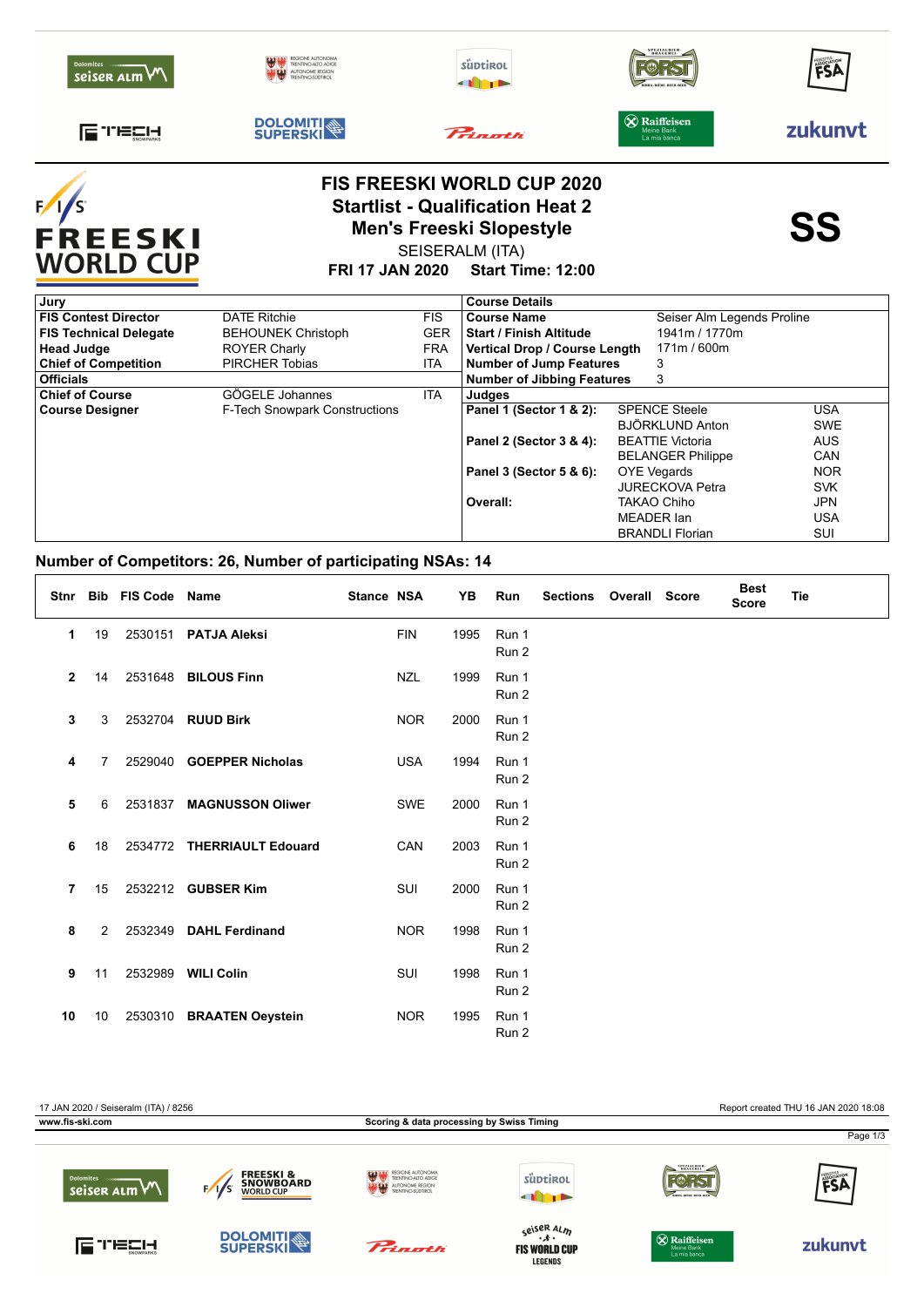| <b>Dolomites</b><br>seiser alm VV | REGIONE AUTONOMA<br>TRENTINO-ALTO ADIGE<br>AUTONOME REGION<br>TRENTINO-SÜDTIROL<br>u grad | süptirol<br>a p                   | SPEZIALBIER-<br>BIRRA-RIÈRE-BEER-BIER             | FSA     |  |  |
|-----------------------------------|-------------------------------------------------------------------------------------------|-----------------------------------|---------------------------------------------------|---------|--|--|
| FUELIT                            | <b>DOLOMITI</b>                                                                           | Princetti                         | <b>X</b> Raiffeisen<br>Meine Bank<br>La mia banca | zukunyt |  |  |
|                                   |                                                                                           | <b>FIS FREESKI WORLD CUP 2020</b> |                                                   |         |  |  |



## **FRI 17 JAN 2020 Start Time: 12:00 Startlist - Qualification Heat 2**<br>Men's Freeski Slopestyle<br>SS SEISERALM (ITA) **Men's Freeski Slopestyle**



## **Number of Competitors: 26, Number of participating NSAs: 14**  $\overline{1}$

|    |    | Stnr Bib FIS Code Name |                               | Stance NSA |            | YB   | Run            | Sections Overall Score |  | <b>Best</b><br><b>Score</b> | <b>Tie</b> |
|----|----|------------------------|-------------------------------|------------|------------|------|----------------|------------------------|--|-----------------------------|------------|
| 11 | 23 |                        | 2529665 HENDRICKSON Mark      |            | CAN        | 1998 | Run 1<br>Run 2 |                        |  |                             |            |
| 12 | 40 |                        | 2534081 KOIVISTO Kuura        |            | <b>FIN</b> | 2000 | Run 1<br>Run 2 |                        |  |                             |            |
| 13 | 44 | 2532689                | <b>McCORMICK Chris</b>        |            | <b>GBR</b> | 1998 | Run 1<br>Run 2 |                        |  |                             |            |
| 14 | 52 |                        | 2530793 SCHULER Luca          |            | SUI        | 1998 | Run 1<br>Run 2 |                        |  |                             |            |
| 15 | 49 |                        | 2532453 VEILE Vincent         |            | GER        | 1998 | Run 1<br>Run 2 |                        |  |                             |            |
| 16 | 32 |                        | 2532358 BURATTI Benoit        |            | <b>FRA</b> | 1997 | Run 1<br>Run 2 |                        |  |                             |            |
| 17 | 36 |                        | 2533067 LLISO Javier          |            | <b>ESP</b> | 1997 | Run 1<br>Run 2 |                        |  |                             |            |
| 18 | 41 |                        | 2532425 BAUMGARTNER Samuel    |            | AUT        | 1997 | Run 1<br>Run 2 |                        |  |                             |            |
| 19 | 53 |                        | 2532788 KLEEBAUER Tobias      |            | GER        | 2001 | Run 1<br>Run 2 |                        |  |                             |            |
| 20 | 26 |                        | 2533820 SAMNOEY Ulrik         |            | <b>NOR</b> | 2002 | Run 1<br>Run 2 |                        |  |                             |            |
| 21 | 35 |                        | 2533220 MAHARAVO Vincent      |            | <b>FRA</b> | 1997 | Run 1<br>Run 2 |                        |  |                             |            |
| 22 | 22 |                        | 2530908 WELPONER Ralph        |            | ITA        | 1997 | Run 1<br>Run 2 |                        |  |                             |            |
| 23 | 31 |                        | 2533913 PORTER MACLENNAN Noah |            | CAN        | 2003 | Run 1<br>Run 2 |                        |  |                             |            |
| 24 | 48 |                        | 2533299 JOHNSON Bailey        |            | <b>AUS</b> | 1998 | Run 1<br>Run 2 |                        |  |                             |            |
| 25 | 45 |                        | 2532005 WADDELL Cameron       |            | AUS        | 1999 | Run 1<br>Run 2 |                        |  |                             |            |
| 26 | 27 |                        | 2529384 RYAN Tim              |            | <b>USA</b> | 1996 | Run 1<br>Run 2 |                        |  |                             |            |

17 JAN 2020 / Seiseralm (ITA) / 8256 Report created THU 16 JAN 2020 18:08 **www.fis-ski.com Scoring & data processing by Swiss Timing** Page 2/3**FREESKI &<br>SNOWBOARD**<br>WORLD CUP süptirol **FOR ST** seiser ALM  $F/1/s$ **THEFT** s<sup>eiser Al</sup>m<br>**FIS WORLD CUP DOLOMITI** FUELI-Prinath **&** Raiffeisen zukunvt **LEGENDS**